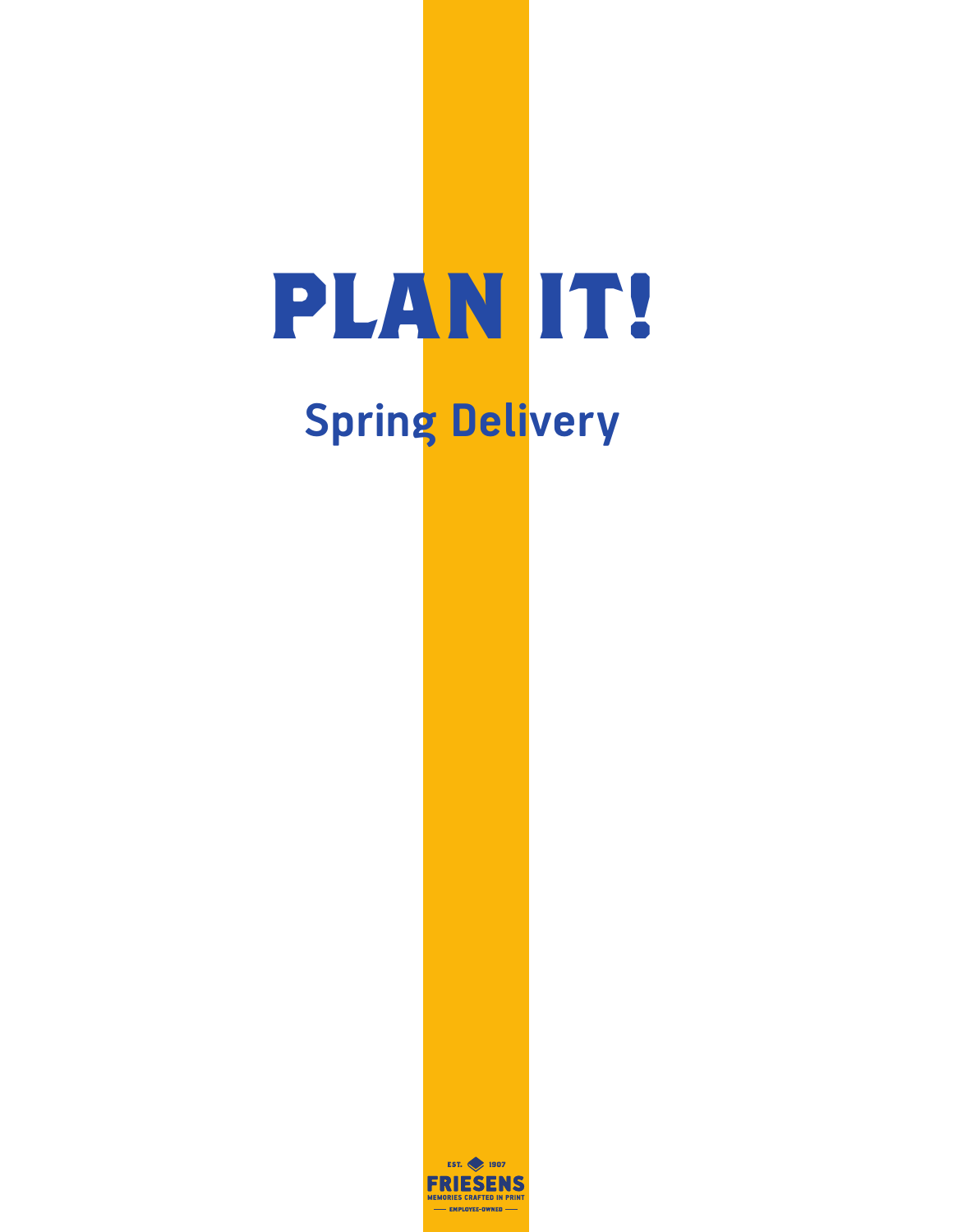

## **SEPT**

## **AUGUST/SEPTEMBER**

- Meet with your Friesens Print Consultant. Discuss the following:
	- Training needs
	- Yearbook specifications
	- Price
	- Prepayment
	- Deadlines and delivery date
	- Marketing plan
- Meet with the Principal and send an email/ memo to all teaching staff.
- Select or recruit your Editors (if not already done the previous spring).
- Meet with the whole yearbook staff.
- Equipment check (cameras, computers, software).
- Create internal production schedule to meet deadlines.
- Finalize Friesens submission deadlines.
- Compile a list of all sports teams and clubs.
- Compile a list of ALL activities that will happen during the year.
- Fill out the Planning Calendar.
- Prepare a Page Ladder.
- Work on theme for the yearbook.
- Start back-to-school coverage.
- Begin coverage of fall events, sports, clubs, academics.
- Hold a workshop.
- Launch a yearbook marketing campaign.
- Start selling yearbooks.
- **Windows Street Street Street** ■ ■

#### $$

| <b>SUNDAY</b> | <b>MONDAY</b> | <b>TUESDAY</b> | <b>WEDNESDAY</b> | <b>THURSDAY</b> | <b>FRIDAY</b> | <b>SATURDAY</b> |
|---------------|---------------|----------------|------------------|-----------------|---------------|-----------------|
|               |               |                |                  |                 |               |                 |
|               |               |                |                  |                 |               |                 |
|               |               |                |                  |                 |               |                 |
|               |               |                |                  |                 |               |                 |
|               |               |                |                  |                 |               |                 |
|               |               |                |                  |                 |               |                 |
|               |               |                |                  |                 |               |                 |
|               |               |                |                  |                 |               |                 |
|               |               |                |                  |                 |               |                 |
|               |               |                |                  |                 |               |                 |
|               |               |                |                  |                 |               |                 |
|               |               |                |                  |                 |               |                 |

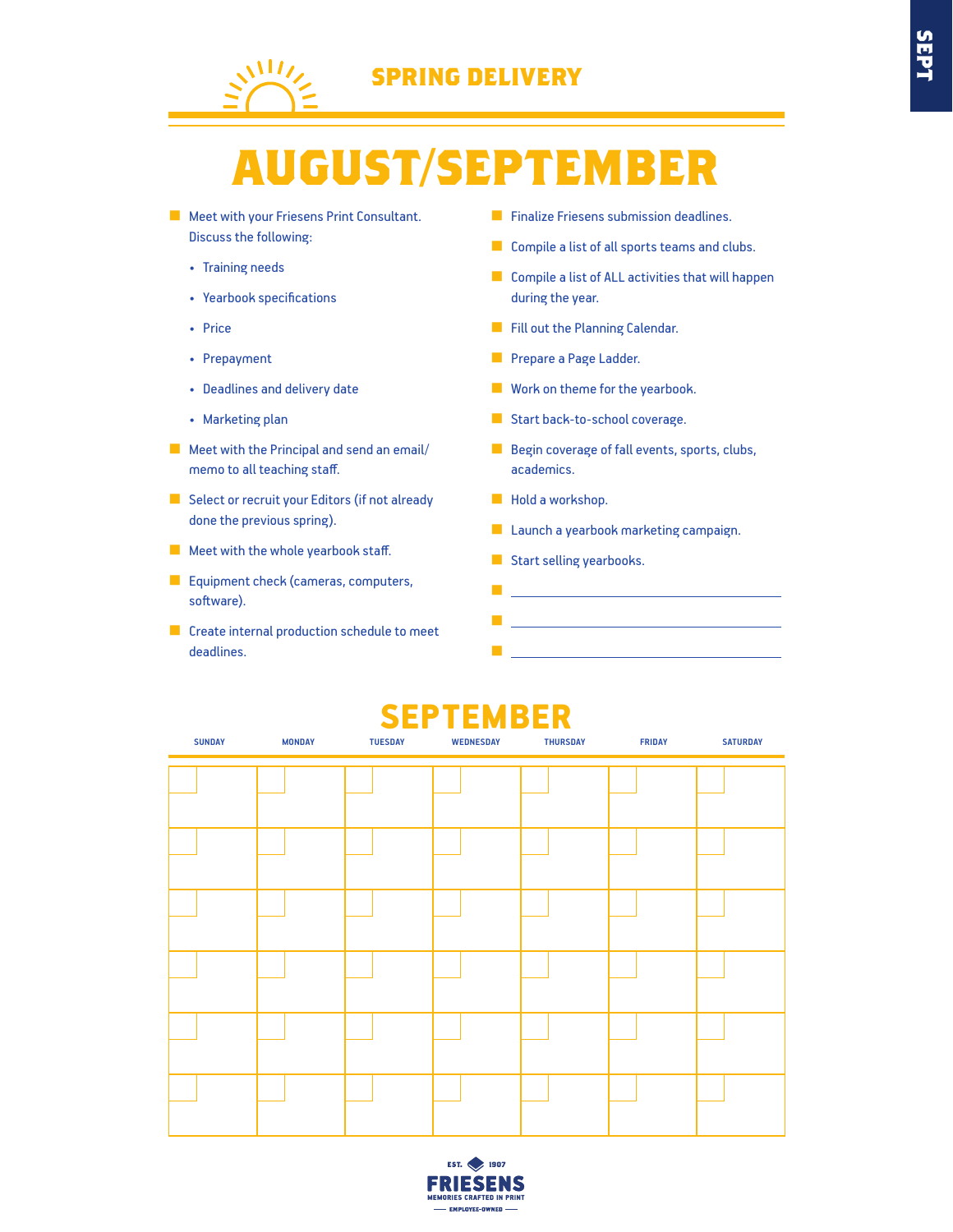

## **OCTOBER**

**■ Windows Street Street Street Street** ■ <u>コンパ</u>ランス インタ

■

■ <u>Construction of the Construction</u>

■ Professional District District District District District

■ <u>Control</u> in the Control

- Continue book sales (remember, the more sold... the lower the price for everyone). ■ ■ Professional Control of Control Control of Control Control of Control Control of Control of Control of Control of Control of Control of Control of Control of Control of Control of Control of Control of Control of Contro
- Continue marketing campaigns to promote yearbook sales.
- Finalize theme, fonts, colours, design style, and Page Ladder.
- Design the cover, endsheets, and page layout templates.
- Make sure portrait retakes are scheduled.
- Continue coverage of fall sports, clubs and activities (photography and interviews).



#### OCTOBER **SUNDAY MONDAY TUESDAY WEDNESDAY THURSDAY FRIDAY SATURDAY**

| <b>SUNDAY</b> | <b>MONDAY</b> | <b>TUESDAY</b> | <b>WEDNESDAY</b> | <b>THURSDAY</b> | <b>FRIDAY</b> | <b>SATURDAY</b> |
|---------------|---------------|----------------|------------------|-----------------|---------------|-----------------|
|               |               |                |                  |                 |               |                 |
|               |               |                |                  |                 |               |                 |
|               |               |                |                  |                 |               |                 |
|               |               |                |                  |                 |               |                 |
|               |               |                |                  |                 |               |                 |
|               |               |                |                  |                 |               |                 |
|               |               |                |                  |                 |               |                 |
|               |               |                |                  |                 |               |                 |
|               |               |                |                  |                 |               |                 |
|               |               |                |                  |                 |               |                 |
|               |               |                |                  |                 |               |                 |
|               |               |                |                  |                 |               |                 |

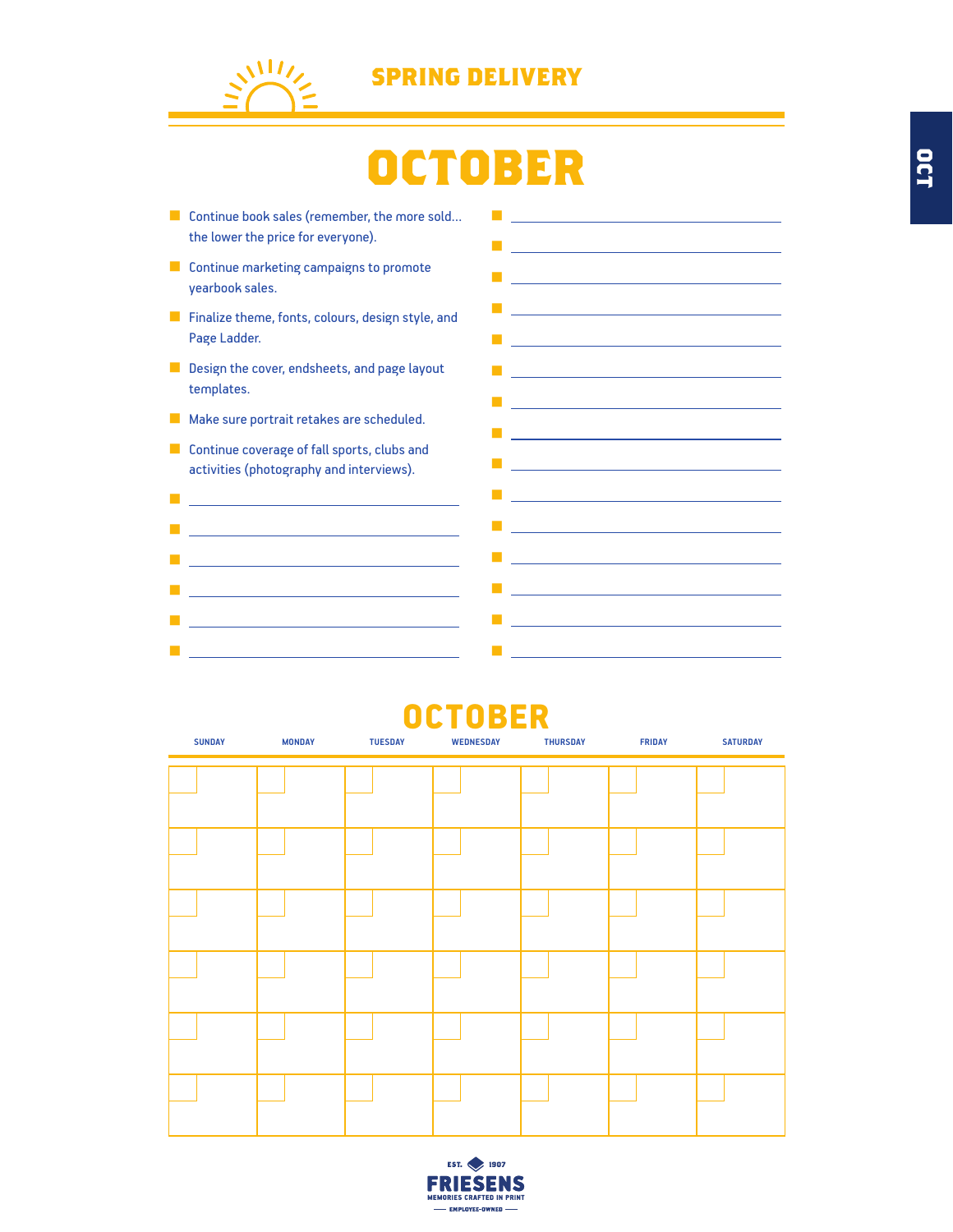

## **NOVEMBER**

- Continue book sales.
- Keep up the marketing campaign to promote yearbook sales.
- Upload and edit portraits.
- All templates should be completed.
- Submit first batch of pages.
- Finalize the cover and endsheet design and submit to Friesens.
- Start planning for the marketing and sale of 'Business ads'.
- Start planning for the marketing and sale of 'Buddy ads'.
- Begin coverage of winter sports, clubs and activities.
- Update the Planning Calendar with any new developments.

■ <u>Liver</u> in the most



#### NOVEMBER **SUNDAY MONDAY TUESDAY WEDNESDAY THURSDAY FRIDAY SATURDAY**

| <b>SUNDAY</b> | <b>MONDAY</b> | <b>TUESDAY</b> | <b>WEDNESDAY</b> | <b>THURSDAY</b> | <b>FRIDAY</b> | <b>SATURDAY</b> |
|---------------|---------------|----------------|------------------|-----------------|---------------|-----------------|
|               |               |                |                  |                 |               |                 |
|               |               |                |                  |                 |               |                 |
|               |               |                |                  |                 |               |                 |
|               |               |                |                  |                 |               |                 |
|               |               |                |                  |                 |               |                 |
|               |               |                |                  |                 |               |                 |
|               |               |                |                  |                 |               |                 |
|               |               |                |                  |                 |               |                 |
|               |               |                |                  |                 |               |                 |
|               |               |                |                  |                 |               |                 |
|               |               |                |                  |                 |               |                 |
|               |               |                |                  |                 |               |                 |

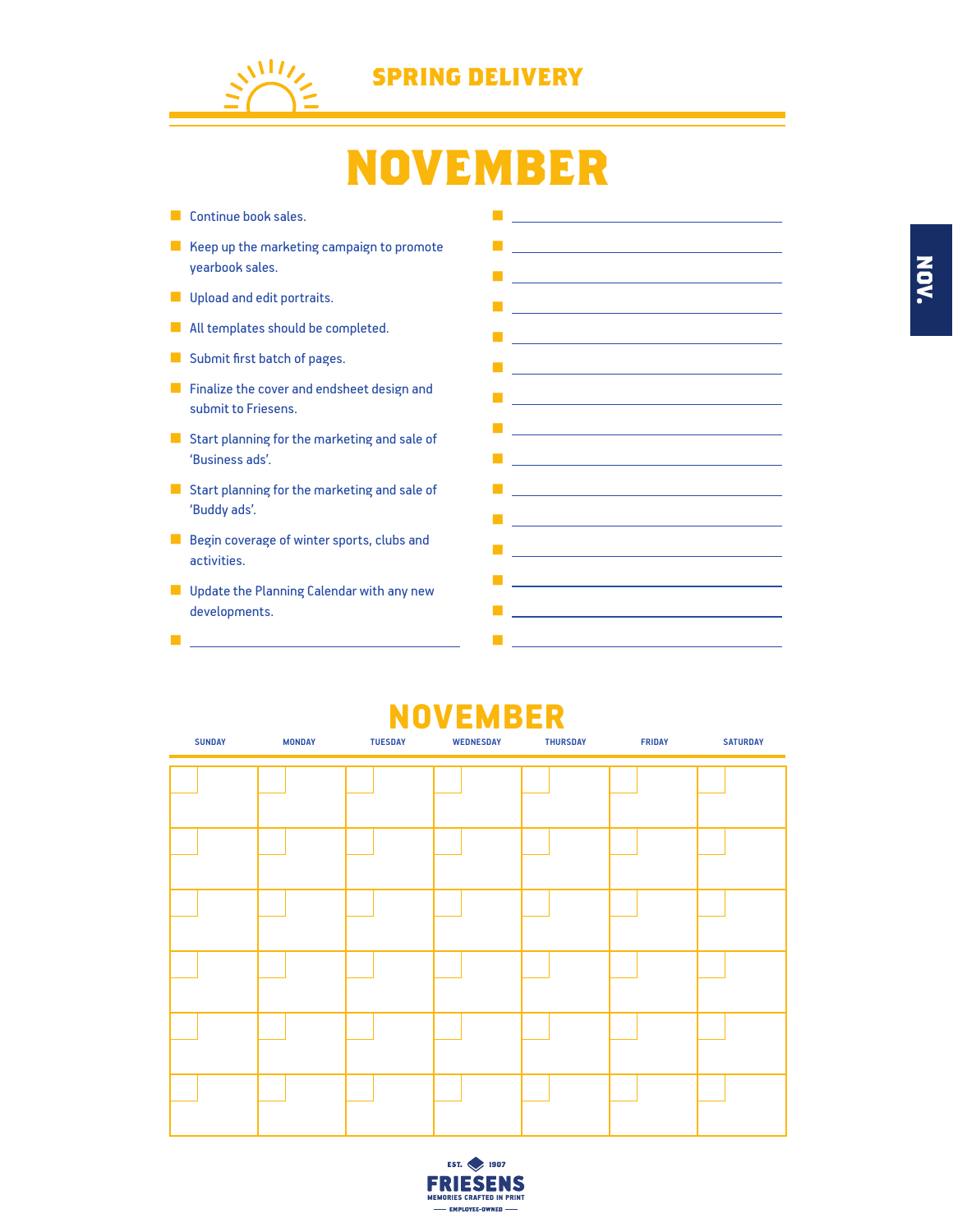

### **DECEMBER**

■ Continue books sales (you can still change quantity when you approve your cover proof). ■ Finalize and approve fall sports, clubs, and activities pages. ■ Finalize portrait page designs and submit pages. ■ Start planning for the marketing and sale of 'Grad ads'. ■ If Friesens has sent you cover and endsheet proofs, approve them and return. ■ Collect payment and content from parents/ businesses that are advertising in the yearbook. ■ Continue with coverage of winter sports, clubs and activities. ■ Professional Control of Control Control of **■ All Contracts and All Contracts** ■ Professional Control of Control Control of Control Control of Control Control of Control of Control of Control of ■ Professional Control of Control Control of ■ ■ Professional Control of Control Control of Control Control of Control Control of Control of Control of Control of Control of Control of Control of Control of Control of Control of Control of Control of Control of Contro ■ <u>Contract</u> in the contract of **■ Product Service Service** ■ <u>Controller</u> in the control of the <u>■ production and product</u> ■ Professional Control of Control Control of Control Control of Control Control of Control of Control of Control of ■ Professional Control of Control Control of Control Control of Control Control of ■ <u>product to the control of the control</u> ■ <u>Controller</u> in the control of the ■ <u>Construction of the Construction</u> ■ production of the control of the control of the control of the control of the control of the control of the control of the control of the control of the control of the control of the control of the control of the contr ■ Professional Control of Control Control of Control Control of Control Control of Control of Control of Control of ■ ■ <u>Controller Controller</u> (Controller Controller)

#### DECEMBER

| <b>SUNDAY</b> | <b>MONDAY</b> | <b>TUESDAY</b> | <b>WEDNESDAY</b> | <b>THURSDAY</b> | <b>FRIDAY</b> | <b>SATURDAY</b> |
|---------------|---------------|----------------|------------------|-----------------|---------------|-----------------|
|               |               |                |                  |                 |               |                 |
|               |               |                |                  |                 |               |                 |
|               |               |                |                  |                 |               |                 |
|               |               |                |                  |                 |               |                 |
|               |               |                |                  |                 |               |                 |
|               |               |                |                  |                 |               |                 |
|               |               |                |                  |                 |               |                 |
|               |               |                |                  |                 |               |                 |
|               |               |                |                  |                 |               |                 |
|               |               |                |                  |                 |               |                 |
|               |               |                |                  |                 |               |                 |
|               |               |                |                  |                 |               |                 |
|               |               |                |                  |                 |               |                 |

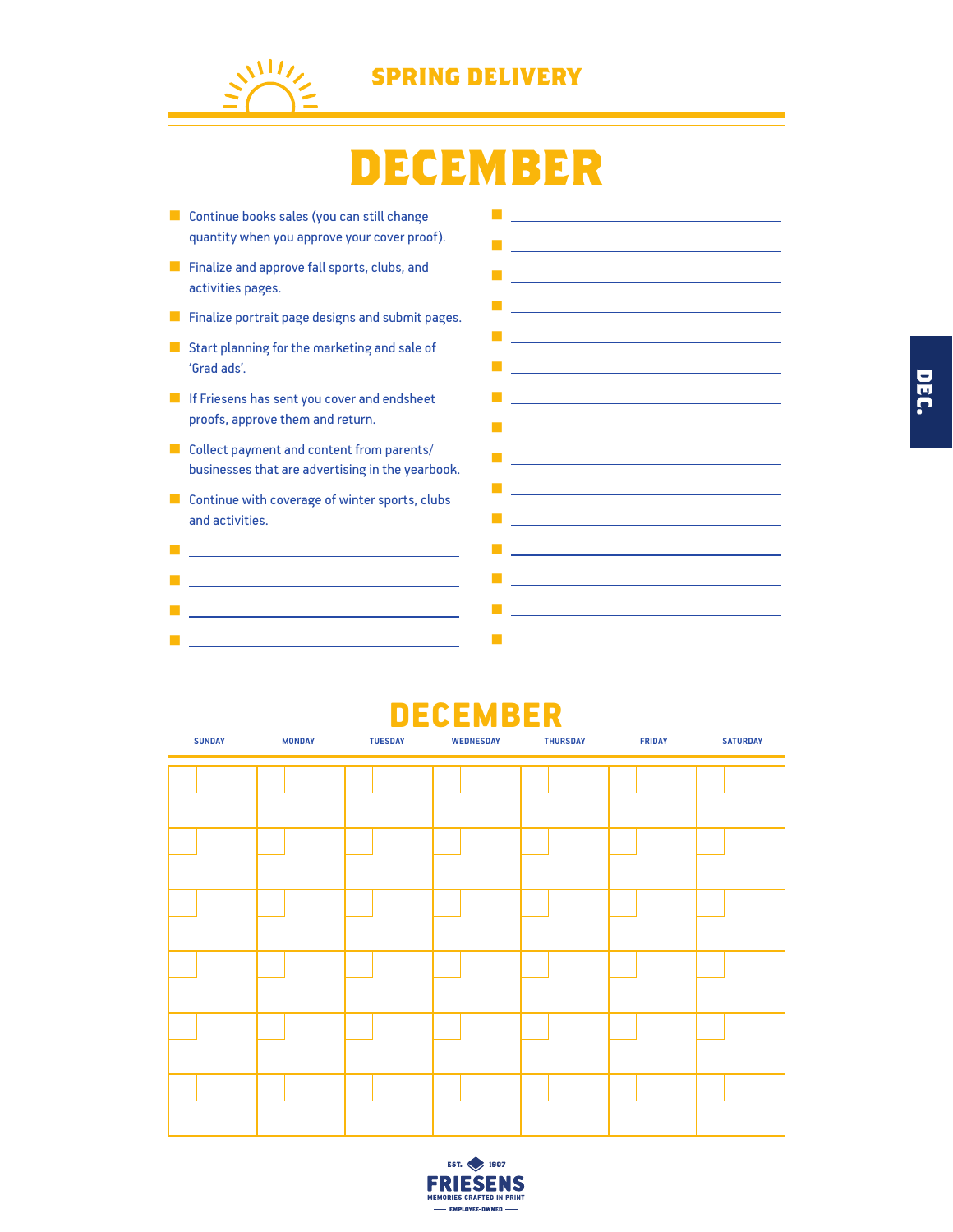

## **JANUARY**

- Review deadlines for the upcoming months with yearbook staff.
- Finalize portrait page designs and any pages left over from the first half of the year.
- Send letter to parents about book sales including information about Parent Ads/Grad Ads/Buddy Ads.
- Start collecting grad quotes and baby pictures.
- Grad portrait image files should arrive soon.
- CELEBRATE SUCCESSES Take time to celebrate milestones and small goals. Bring cupcakes or cookies one day for an extra treat. It isn't a day off, but it is a little "Yay Us" moment.
- ■ Professional Control of Control Control of Control Control of Control Control of Control of Control On Control of Control of Control of Control of Control of Control of Control of Control of Control of Control of Contro ■ <u>Contract Contract Contract Contract</u> ■ <u>product to the control of the control</u> ■ <sub>【</sub> 】 【 】 】 【 】 】 【 】 】 【 】 】 【 】 】 【 】 】 【 】 】 【 】



#### JANUARY

| <b>SUNDAY</b> | <b>MONDAY</b> | $\sim$<br><b>TUESDAY</b> | <b>WEDNESDAY</b> | <b>THURSDAY</b> | <b>FRIDAY</b> | <b>SATURDAY</b> |
|---------------|---------------|--------------------------|------------------|-----------------|---------------|-----------------|
|               |               |                          |                  |                 |               |                 |
|               |               |                          |                  |                 |               |                 |
|               |               |                          |                  |                 |               |                 |
|               |               |                          |                  |                 |               |                 |
|               |               |                          |                  |                 |               |                 |
|               |               |                          |                  |                 |               |                 |
|               |               |                          |                  |                 |               |                 |
|               |               |                          |                  |                 |               |                 |
|               |               |                          |                  |                 |               |                 |
|               |               |                          |                  |                 |               |                 |
|               |               |                          |                  |                 |               |                 |
|               |               |                          |                  |                 |               |                 |

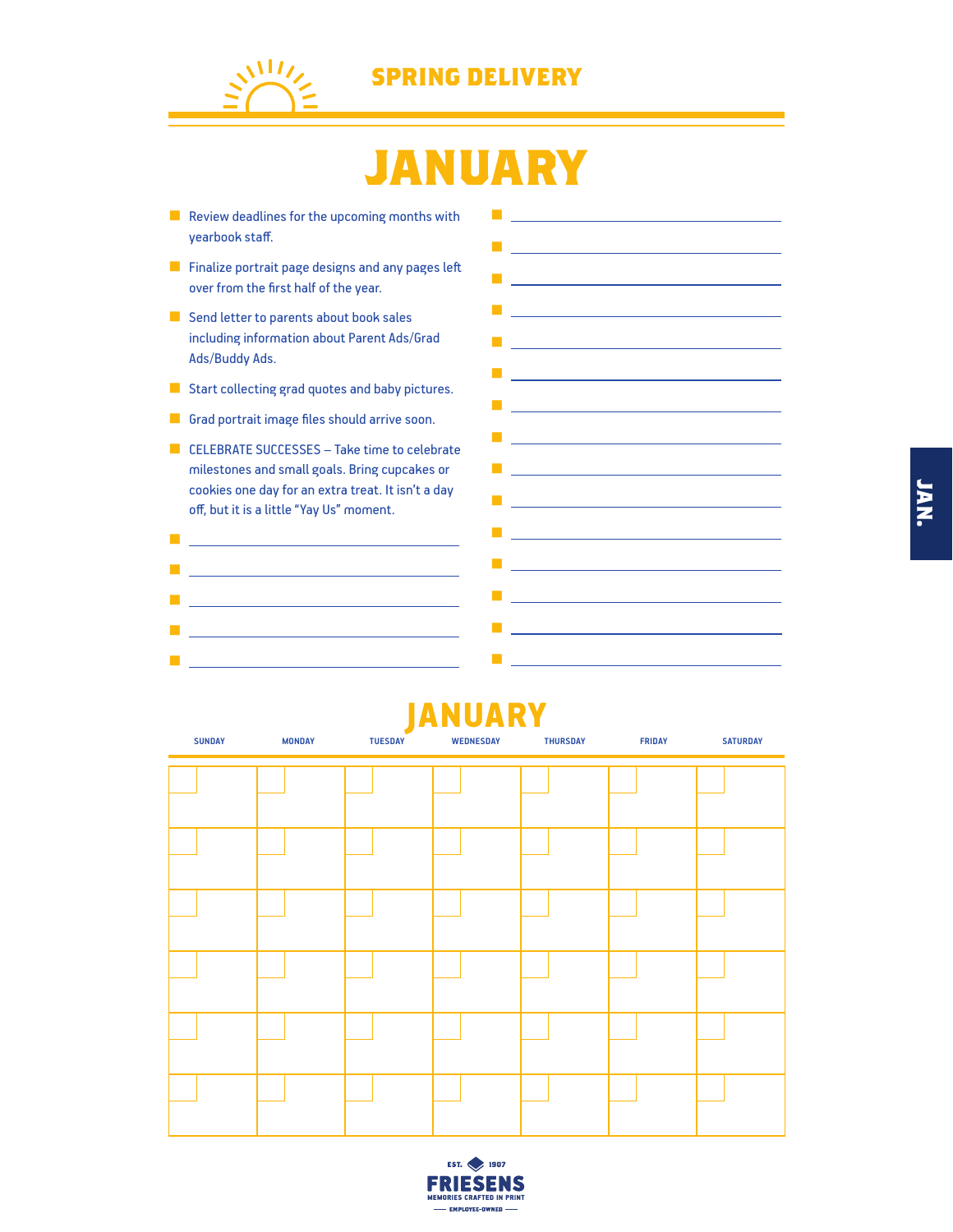

■

■ Weblatt State State State State State State ■ Professional Control of Control Control of Control Control of Control Control of ■ <u>Construction of the Construction</u>

#### **SPRING DELIVERY**

## **FEBRUARY**

■ Double check schedule for spring sports, clubs and activities. ■ Update the Planning Calendar with any new developments. ■ Find out if you are missing any photos or write-ups. ■ Finish any pages that can be completed (don't let them lag behind!). ■ Grad quotes and baby pictures should all be in by the end of this month. **■** Upload and edit grad portraits. ■ Design grad portrait pages. ■ Local Control of Control Control of Control Control of Control Control of Control Of ■ Professional District District District District District ■ Windows 2000 Professional Control of the ■ Professional District District District District District District District District District District District ■ <sub>Bar</sub>ator in the most of the ■ Louis Communication in the Communication ■ <u>Contract Contract Contract</u> ■ Professional Control of Control Control of Control Control of Control Control of Control of Control of Control of Control of Control of Control of Control of Control of Control of Control of Control of Control of Contro ■ <u>production and the control of</u> the control of the control of the control of the control of the control of the ■ <u>product to the control of the control of</u> ■ <u>product to the control of</u> the control of the control of the control of the control of ■

#### **FEBRUARY**

■ <u>Contract Contract</u> Contract Contract Contract

■ <u>product</u> to the control of the control of the ■ Professional Control of Control Control of

■ <u>Constitution of the Constitution</u>

| <b>SUNDAY</b> | <b>MONDAY</b> | <b>TUESDAY</b> | <b>WEDNESDAY</b> | <b>THURSDAY</b> | <b>FRIDAY</b> | <b>SATURDAY</b> |
|---------------|---------------|----------------|------------------|-----------------|---------------|-----------------|
|               |               |                |                  |                 |               |                 |
|               |               |                |                  |                 |               |                 |
|               |               |                |                  |                 |               |                 |
|               |               |                |                  |                 |               |                 |
|               |               |                |                  |                 |               |                 |
|               |               |                |                  |                 |               |                 |
|               |               |                |                  |                 |               |                 |
|               |               |                |                  |                 |               |                 |
|               |               |                |                  |                 |               |                 |
|               |               |                |                  |                 |               |                 |
|               |               |                |                  |                 |               |                 |
|               |               |                |                  |                 |               |                 |

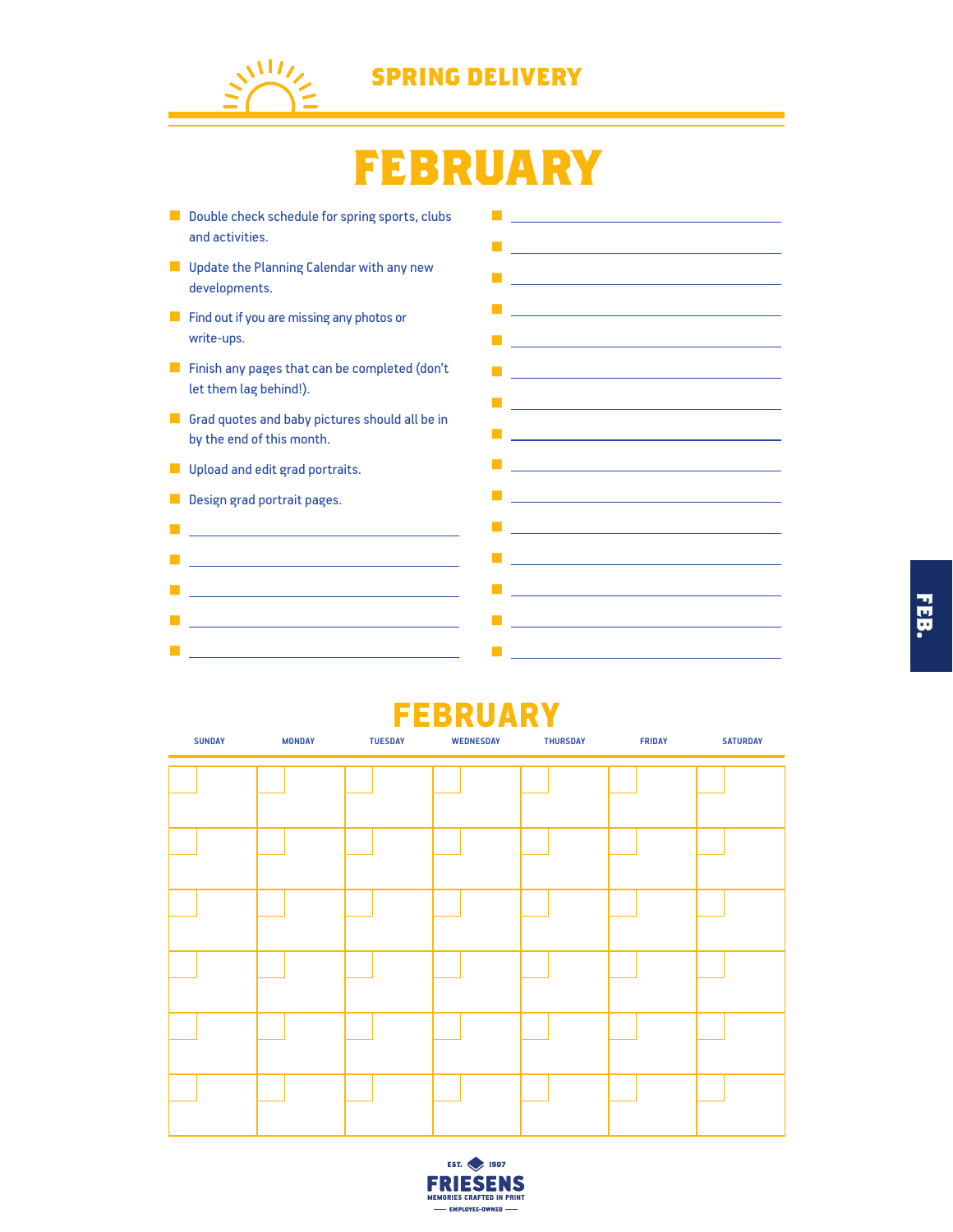

## **MARCH**



#### MARCH

| <b>SUNDAY</b> | <b>MONDAY</b> | <b>TUESDAY</b> | <b>WEDNESDAY</b> | <b>THURSDAY</b> | <b>FRIDAY</b> | <b>SATURDAY</b> |
|---------------|---------------|----------------|------------------|-----------------|---------------|-----------------|
|               |               |                |                  |                 |               |                 |
|               |               |                |                  |                 |               |                 |
|               |               |                |                  |                 |               |                 |
|               |               |                |                  |                 |               |                 |
|               |               |                |                  |                 |               |                 |
|               |               |                |                  |                 |               |                 |
|               |               |                |                  |                 |               |                 |
|               |               |                |                  |                 |               |                 |
|               |               |                |                  |                 |               |                 |
|               |               |                |                  |                 |               |                 |
|               |               |                |                  |                 |               |                 |
|               |               |                |                  |                 |               |                 |



**MAR.** 

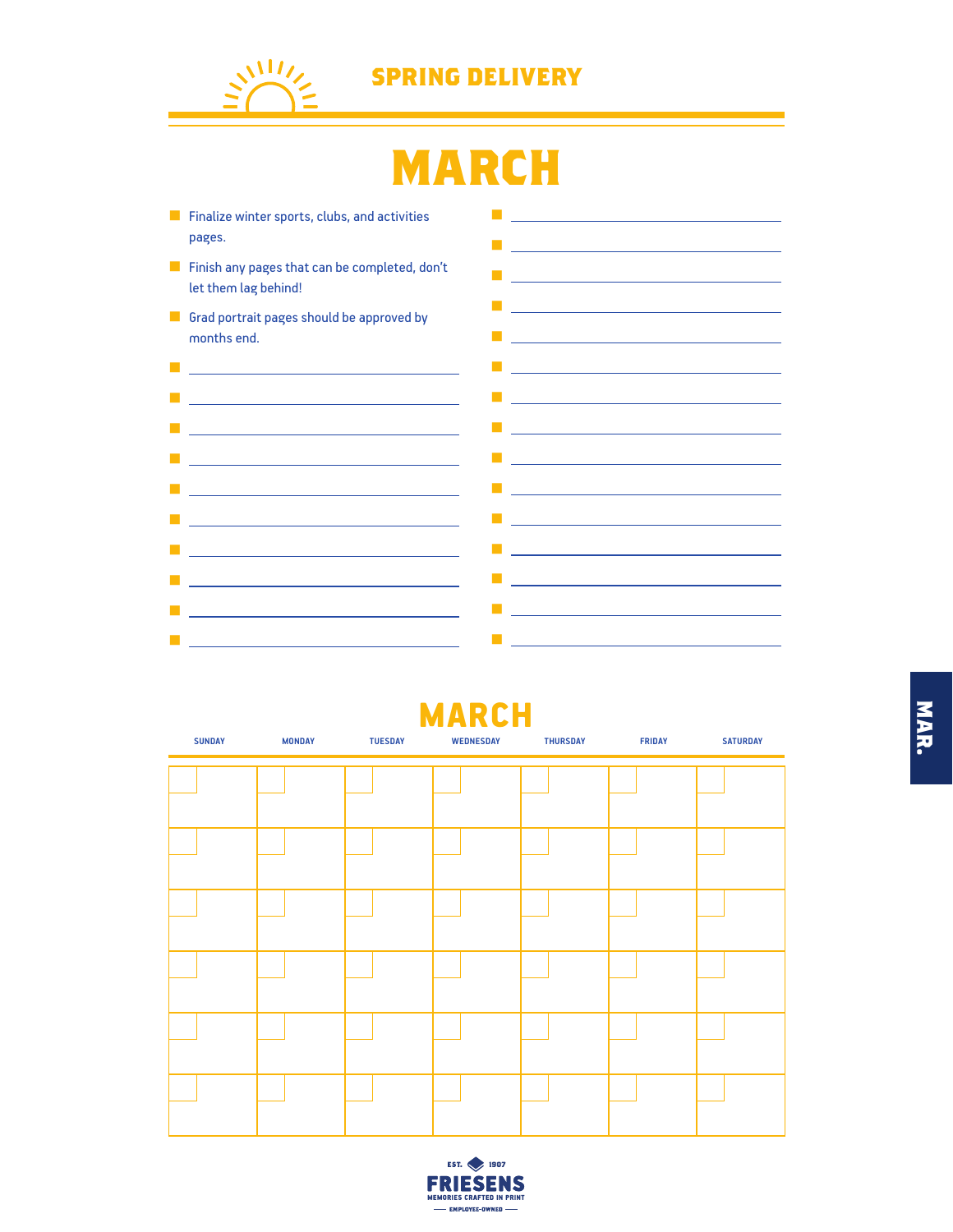

## **APRIL**

■ Keep close tabs on production schedule and submit pages on time. ■ Continue coverage of spring sports, clubs and activities. ■ Final review with editors. ■ Be aware of your final page deadline. ■ Confirm final submission email sent from Friesens. Verify specs are correct. ■ DELAYED SUBMISSIONS – If you have missed deadlines you need to talk to your Friesens Print Consultant. ■ Control of the Control of the Control of the Control of the Control of the Control of the Control of the Control of the Control of the Control of the Control of the Control of the Control of the Control of the Control ■ product in the control of the control of the control of the control of the control of ■ ■ ■ Professional Control of Control Control of Control Control of Control Control of ■ <u>Construction of the Construction</u> ■ ■ Professional Control of Control Control of Control Control of Control Control of Control of Control On Control of Control of Control of Control of Control of Control of Control of Control of Control of Control of Contro ■ Professional Control of Control of Control of Control of Control of Control of Control of Control of Control ■ **■ ■ ■ ■ ■ ■ ■ ■ ■** ■ ■ <u>Line State</u> ■ <u>product to the control of</u> the control ■ <u>Construction of the Construction</u> ■ product in the control of the control of the control of the control of the control of ■ <u>Contract Contract Contract Contract</u> ■ Professional District District District District District **■ product the control of the control of the control** ■ <u>production and the control of</u> the control of ■ Professional Control of Control of Control of Control of Control of Control of Control of Control of Control of Control of Control of Control of Control of Control of Control of Control of Control of Control of Control ■ <u>Little Co</u>rporation





**APR.**

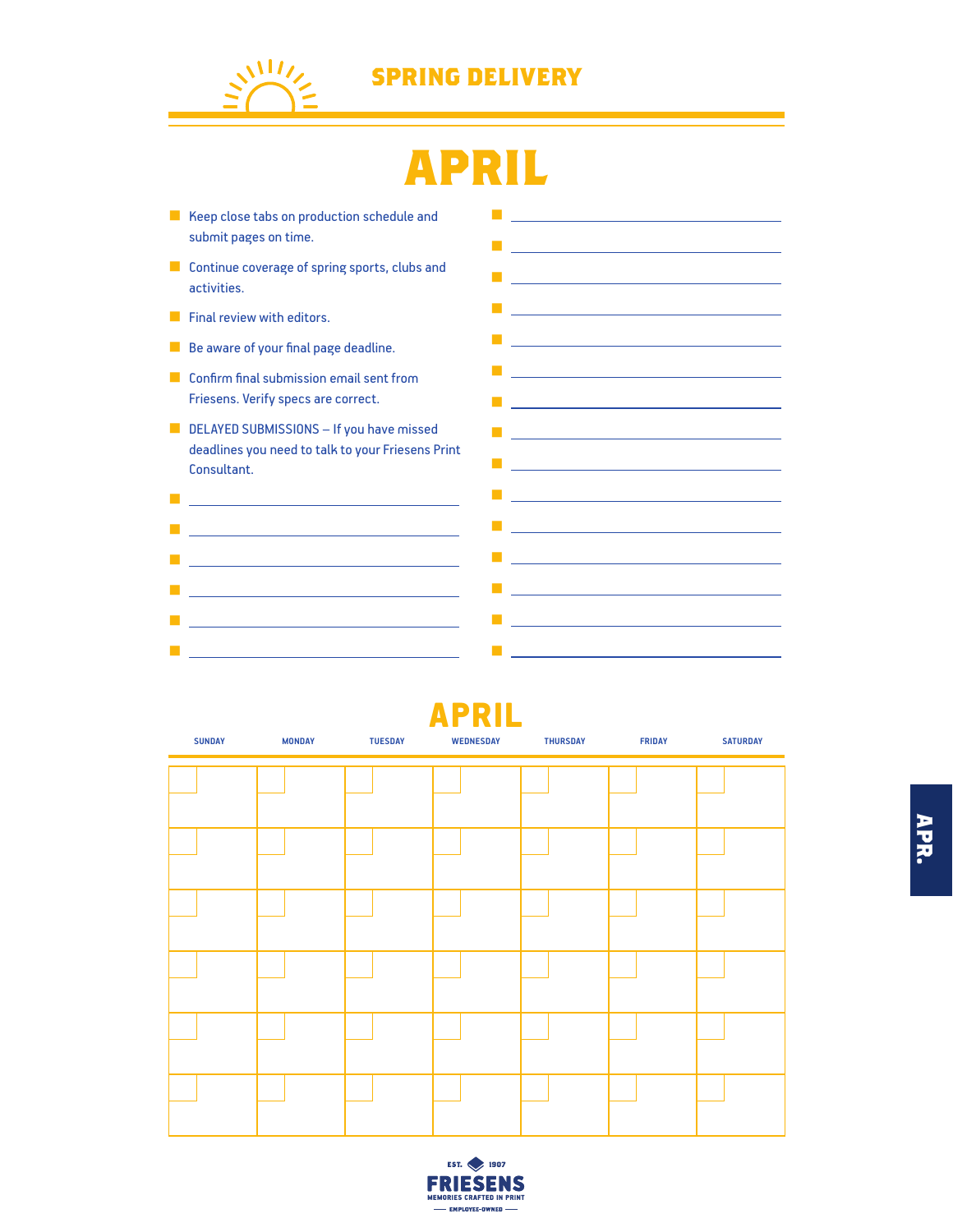

## **MAY**

■ Return or approve all proofs to Friesens.  $\blacksquare$  Confirm final submission – verify all is correct. ■ Start looking for staff for next year's book. ■ Organize yearbook delivery day event. ■ Verify delivery date with Friesens. ■ RECRUITMENT PLANNING – Get a head start on building your yearbook team for next year. This could include applications and a "job" interview, or ask fellow teachers and staff if they know of any students who would do well in yearbook. ■ <u>■ production and product and product</u> ■ ■ Professional Control of Control Control of Control Control of Control Control of Control of Control of Control of ■ Professional Control of Control Control of Control Control of Control Control of Control of Control On Control of Control of Control of Control of Control of Control of Control of Control of Control of Control of Contro ■ <u>Construction of the Construction of</u> the Construction ■ ■ <u>Controller Controller</u> (Controller Controller) **■ Linux and Linux and Linux** ■ <u>product</u> to the control of the control of the control of the control of the control of the control of the control of the control of the control of the control of the control of the control of the control of the contro ■ <u>Control Control Control Control</u> Control ■ <u>Construction of the Construction of</u> <u>■ production and product</u> ■ Professional District District District District District ■ ■ Professional Control of Control Control of Control Control of Control Control of Control of Control of Control of Control of Control of Control of Control of Control of Control of Control of Control of Control of Contro ■ Professional Control of Control Control of Control Control of Control Control of Control of Control of Control of Control of Control of Control of Control of Control of Control of Control of Control of Control of Contro ■ <u>production and the control of</u> the control of the control of the control of the control of the control of the control of the control of the control of the control of the control of the control of the control of the co ■ Control <u>Control Control Control Control</u> ■ ■ <u>Construction of the Construction</u>

| <b>SUNDAY</b> | <b>MONDAY</b> | <b>TUESDAY</b> | MAY<br><b>WEDNESDAY</b> | <b>THURSDAY</b> | <b>FRIDAY</b> | <b>SATURDAY</b> |
|---------------|---------------|----------------|-------------------------|-----------------|---------------|-----------------|
|               |               |                |                         |                 |               |                 |
|               |               |                |                         |                 |               |                 |
|               |               |                |                         |                 |               |                 |
|               |               |                |                         |                 |               |                 |
|               |               |                |                         |                 |               |                 |
|               |               |                |                         |                 |               |                 |
|               |               |                |                         |                 |               |                 |
|               |               |                |                         |                 |               |                 |
|               |               |                |                         |                 |               |                 |
|               |               |                |                         |                 |               |                 |
|               |               |                |                         |                 |               |                 |
|               |               |                |                         |                 |               |                 |

MAY